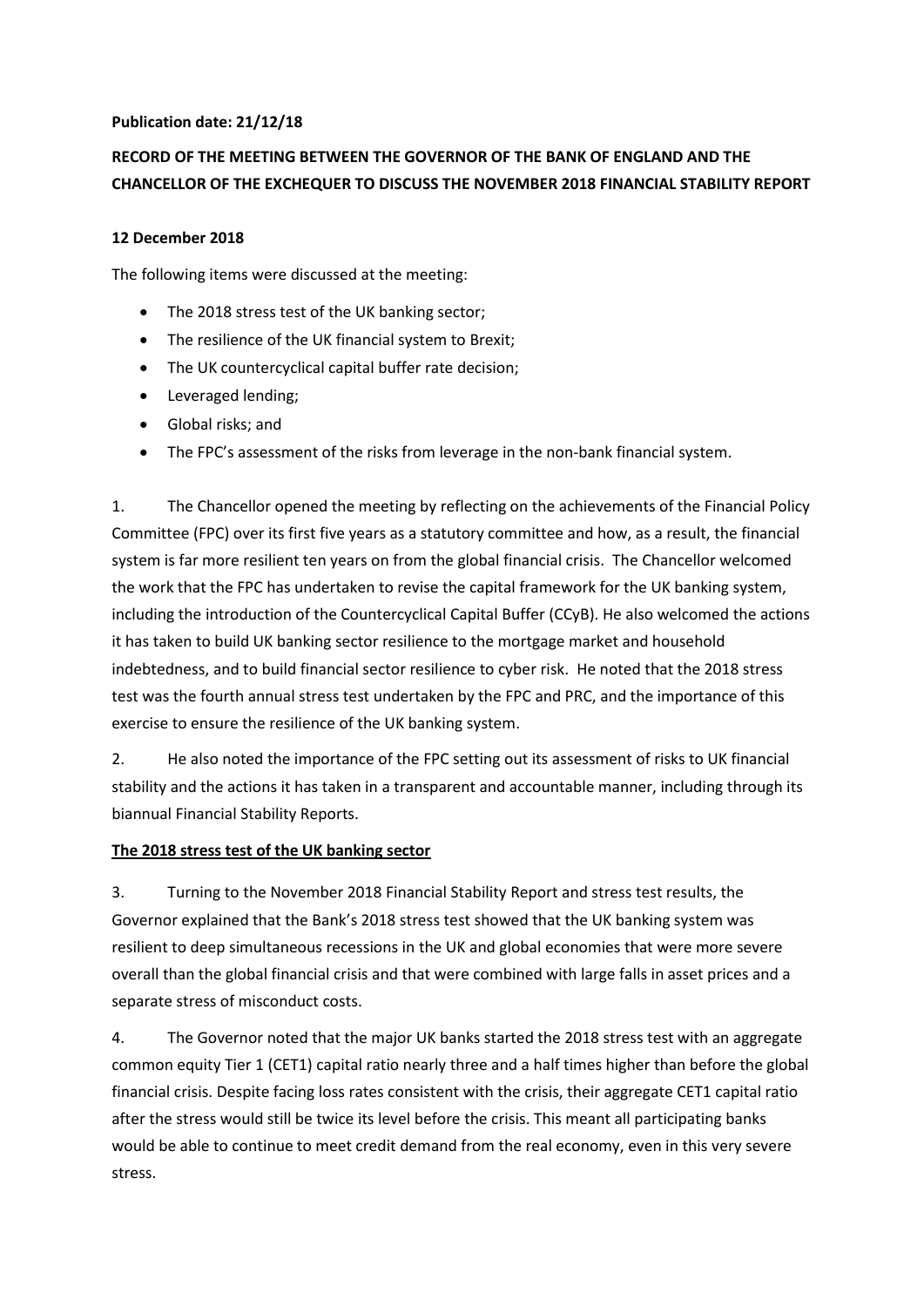5. The Chancellor welcomed the results of the Bank's annual stress test, which highlight the resilience of Britain's banks. He noted the progress made to ensure the banking system is stronger, safer, and better able to support the wider economy.

## **The resilience of the UK financial system to Brexit**

6. The Governor highlighted that since the EU referendum in 2016, the FPC and other authorities had identified risks of disruption to the financial system that could arise from Brexit and worked to ensure they are addressed. The Bank, other UK authorities and financial companies had also engaged in extensive contingency planning.

7. The Governor explained that stress tests and supervisory actions have ensured major UK banks have levels of capital and liquidity to withstand even a severe economic shock that could be associated with a disorderly Brexit. In particular, the FPC had reviewed a disorderly Brexit scenario, with no deal and no transition period, based on 'worst case' assumptions about the challenges the UK economy could face in the event of a cliff edge Brexit. These worst case assumptions included: the sudden imposition of trade barriers with the EU; loss of existing trade agreements with other countries; severe customs disruption; a sharp increase in the risk premium on UK assets; and negative spillovers to wider UK financial markets.

8. The FPC judged that the UK economic scenario in the 2018 stress test of major UK banks was sufficiently severe to encompass the economic shock in the disorderly Brexit scenario. Based on this, the FPC judged that the UK banking system is strong enough to continue to serve UK households and businesses even in the event of a disorderly Brexit.

9. Furthermore, the Governor noted that major UK banks have sufficient liquidity to withstand a major market disruption. Since the financial crisis, major UK banks have substantially reduced their reliance on wholesale funding. They hold more than £1 trillion of high-quality liquid assets and can access an additional £300 billion of liquidity through the Bank of England's regular facilities. Major UK banks now can withstand many months without access to wholesale or foreign exchange markets.

10. The FPC had also worked with other authorities to ensure most risks of disruption to crossborder financial services have been addressed. In particular, legislative preparations in the UK had progressed to avoid disruption to financial services provided by EU firms to UK households and businesses.

11. The Governor noted that two main actions remained. First, further UK legislation, currently in train, will need to be passed for a fully functioning legal and regulatory framework for financial services to be in place ahead of Brexit. And second, the European Commission needed to provide greater clarity to reduce disruption risks in derivative markets, following their recent, welcome statements.

12. Finally, the Governor noted that the FPC had reiterated its commitment that, irrespective of the particular form of the UK's future relationship with the EU, and consistent with its statutory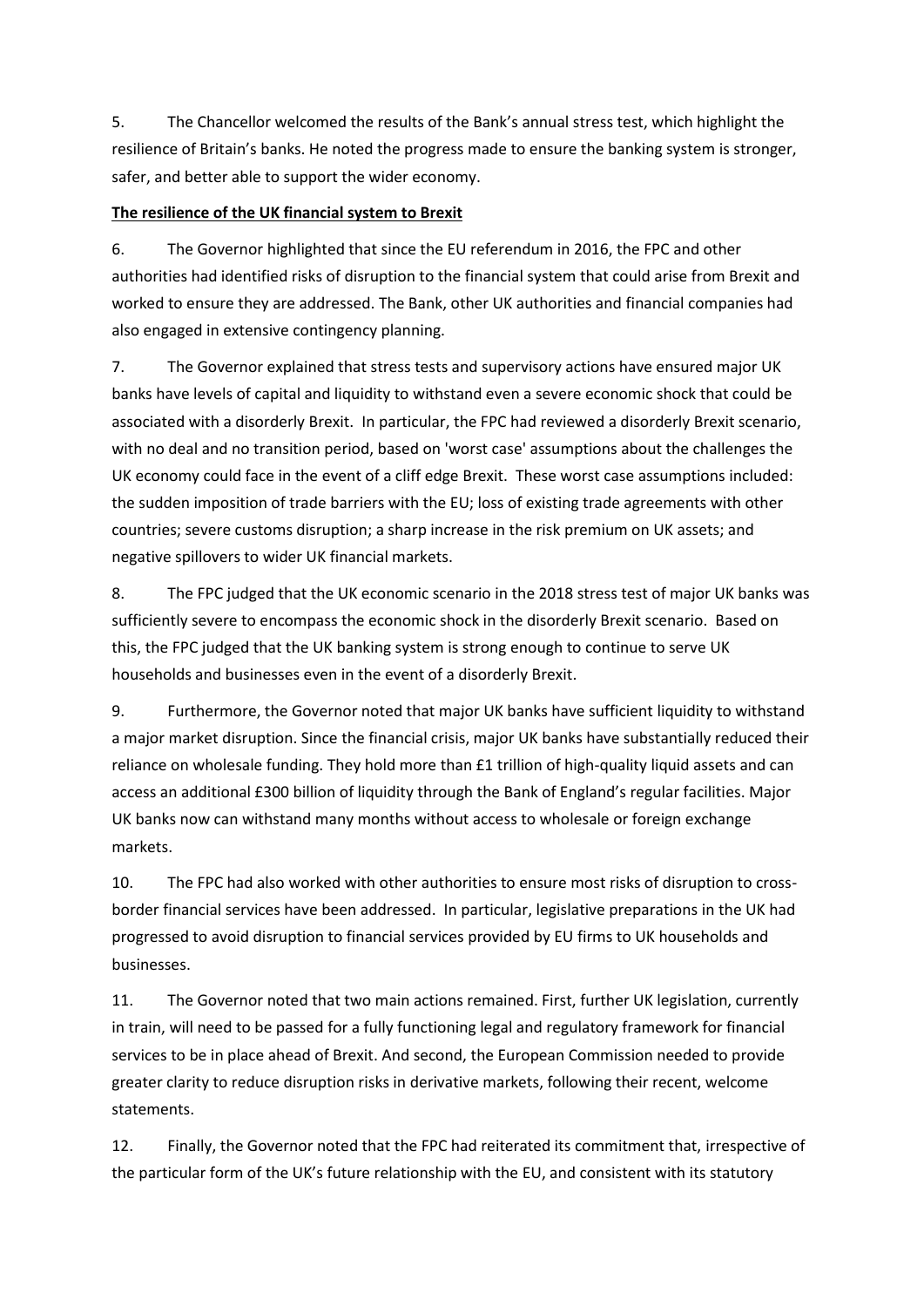responsibilities, the FPC will remain committed to the implementation of robust prudential standards in the UK. This will require maintaining a level of resilience that is at least as great as that currently planned, which itself exceeds that required by international baseline standards, as well as maintaining more generally the UK authorities' ability to manage UK financial stability risks.

13. The Chancellor appreciated the hard work the Bank, other UK authorities and financial companies have undertaken to prepare the financial system for Brexit in any form. He noted the analysis undertaken on 'worst-case' Brexit scenario, reiterating the need for the FPC to assess financial stability risks in all scenarios. The Chancellor welcomed the FPC's assessment that the UK banking system is strong enough to continue to serve UK households and businesses even in the event of a disorderly Brexit. He recognised the importance of having robust prudential standards and welcomed the Bank's commitment to the implementation of these in the UK, and to a level of resilience that already exceeds that required by international standards, regardless of the UK's future relationship with the EU. The Chancellor noted that it is vital that government and regulators continue to work closely together in order to secure the continuity of provision of credit and finance to households and businesses, and maintain the UK's position as a world-leading financial centre operating to the highest international standards.

#### **The UK countercyclical capital buffer rate decision**

14. The Governor noted that the FPC had maintained the UK countercyclical capital buffer (CCyB) rate at 1% at its November Policy meeting, and had signalled that it stood ready to move the UK CCyB rate in either direction as the risk environment evolves:

- On the one hand, if an economic stress were to materialise, the Governor noted that the FPC is prepared to cut the UK CCyB rate, as it did in July 2016. This would enable banks to use the released buffer to absorb up to £11 billion of losses, which might otherwise lead them to restrict lending. Given losses of that scale, a cut in the UK CCyB rate to zero could preserve their capacity to lend to UK households and businesses by around £250 billion. This compares to £65 billion of net lending in the past year.
- On the other hand, in the absence of economic stress, the FPC would remain vigilant to developments in the domestic credit environment. Lender risk appetite is strong but, reflecting uncertainty, demand for credit has been muted. Were that uncertainty to fade, credit demand could rebound significantly and lead to an increase in the riskiness of banks' exposures. Given current accommodative lending conditions, that could require a timely policy response to ensure resilience.

15. The Chancellor noted that the FPC had decided to maintain the CCyB at 1%, but that it could move in either direction in response to changes in the risk environment.

#### **Leveraged lending**

16. The Governor highlighted that leveraged lending to businesses had grown rapidly, both globally and, more recently, in the UK. That growth reflected strong creditor risk appetite and a